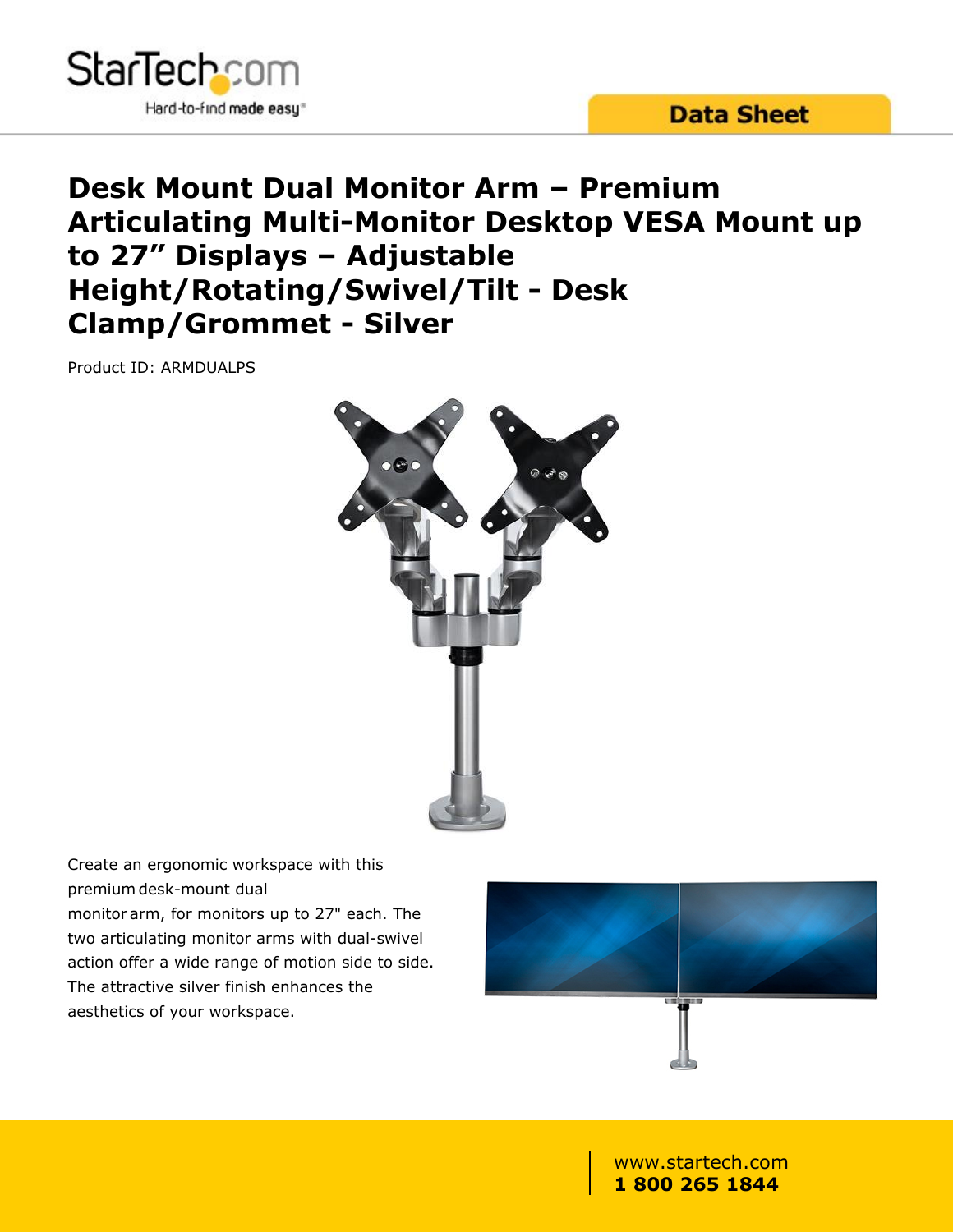

## **Data Sheet**

### **Enjoy a Wide Range of Motion to Work in Comfort**

The dual articulating monitor arms offer a wide range of motion on several axes. It provides effortless motion to adjust the position of your monitors.



#### **Sleek and Stable Aluminum Design**

The robust aluminum design provides stable support for your monitors. The computer-monitor desk mount supports two VESA mount monitors (75x75, 100x100) with a weight capacity of up to 22 lb. (10 kg) per display. The cable-management channel helps to keep your workstation neat and tidy.

## **Adjust your Viewing Angle**

Share your screen with ease. The double monitor mount offers a full +180-degree / -180-degree pan, to move your screen left or right. It tilts freely +90 / -15 degrees to adjust the angle up or down. Rotate your screens for landscape or portrait viewing.

#### **Height Adjustment**

Work in comfort. This height-adjustable monitor mount lets you raise or lower the monitor arms along the pole, with a range of up to 6.3" (160 mm)

## **Tool-less Assembly**

The fully assembled desk clamp and pole, plus quick slide-and-click connections, ensure easy assembly. It also saves time when setting up multiple units. The dual-screen mount gives you the option of desk clamp or grommet hole mounting (hardware included).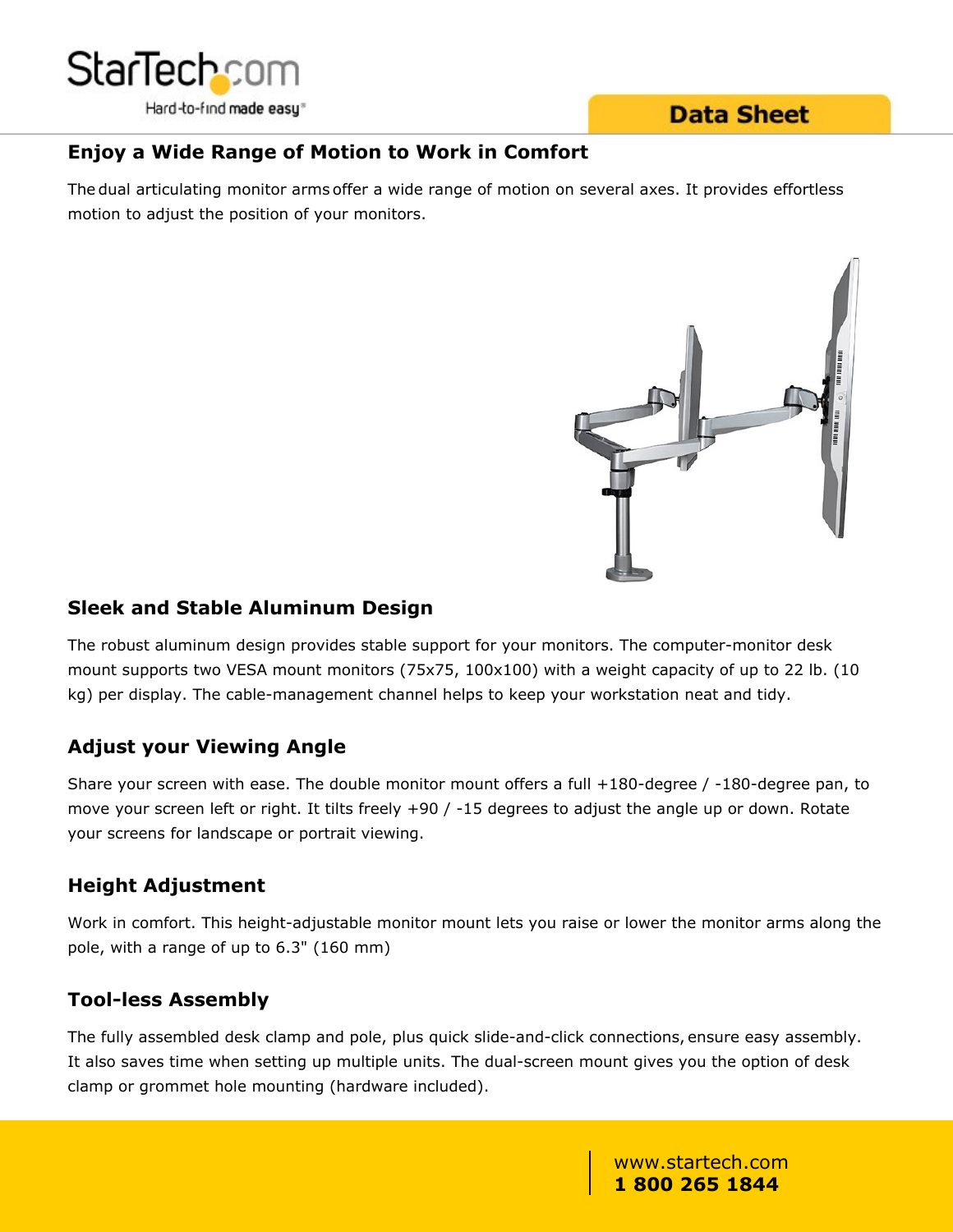

# **Data Sheet**

The TAA compliant ARMDUALPS is backed by a StarTech.com 10-year warranty and free lifetime technical support.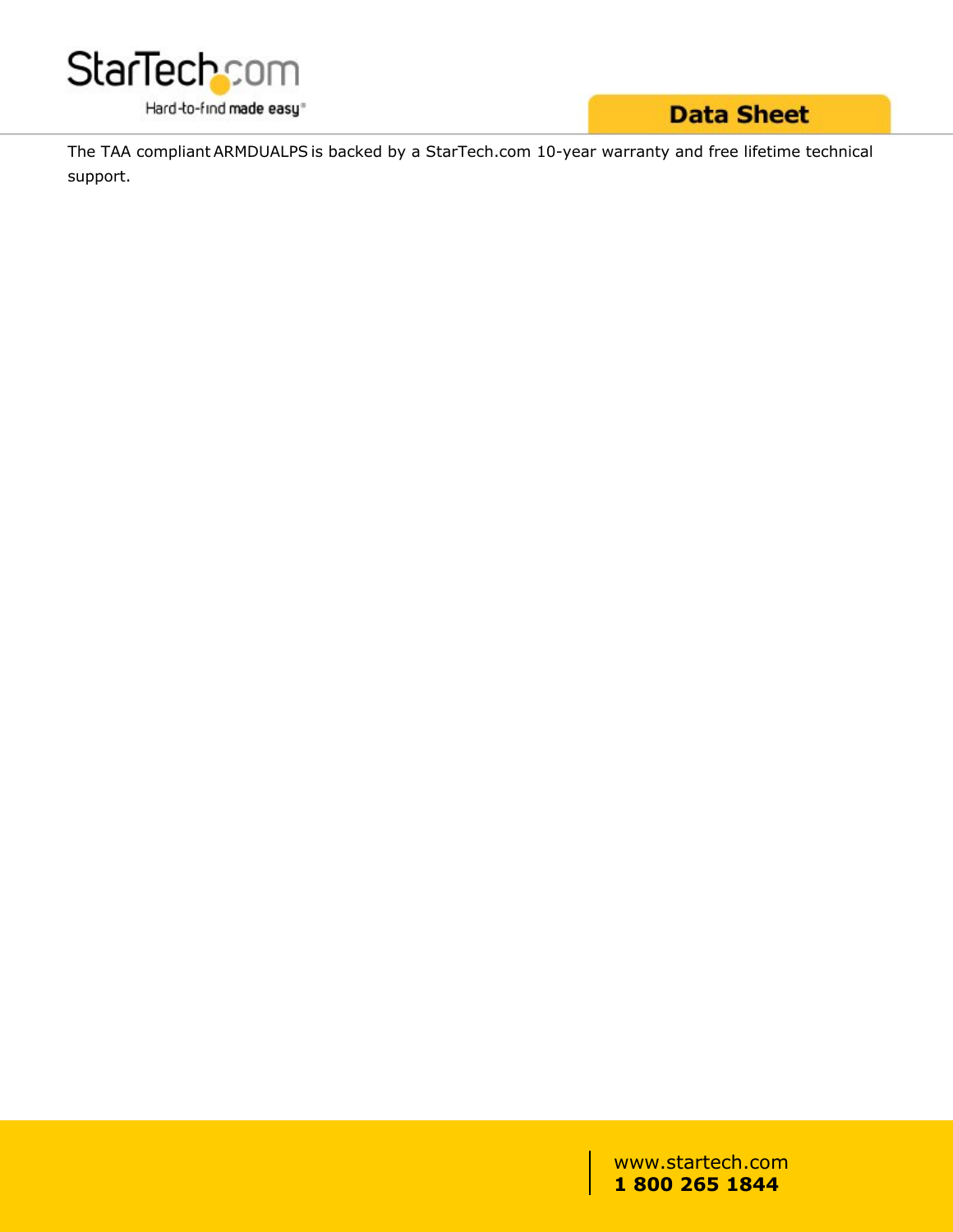

#### **Certifications, Reports and Compatibility**





#### **Applications**

- Mount dual displays to the side of your desk or table in commercial, industrial or office settings
- Grommet mount your displays for dual-screen access in a media room in the state of the state of the state of the state of the state of the state of the state of the state of the state of the state of the state of the state of the state of the state of the state of the state of the st
- Spread displays apart or position them back to back for multi-user workstations
- Rotate displays to portrait orientation for web design and coding

#### **Features**

- HEAVY DUTY MONITOR MOUNT: VESA 75x75/100x100mm compatible dual monitor arm supports two large displays up to 27" (22lbs) per screen; Horizontal articulating & height adjustable desk/grommet hole clamp
- EASY INSTALLATION: Premium dual monitor arm w/ convenient toolless slide & click design makes assembling the monitor arms & VESA adapters easy, reducing set-up time; Pre-assembled desk clamp & pole
- WIDE RANGE OF MOTION: Ergonomic monitor mount w/ +90°/-15° tilt, +/-180° swivel, 360° portrait/landscape rotating, adjustable height along 6.3" (16cm) pole & arms rotate for back-to-back monitor setup
- ORGANIZED WORKSPACE: Desktop double monitor mount w/ cable management clips along the silver arms & center pole to organize cables & hold incl. articulation tension adjustment tool for a tidy setup **setup** and the setup of the setup of the setup of the setup of the setup of the setup of the setup of the set
- APPLE DISPLAY COMPATIBILITY: Snap & click accessory for StarTech.com premium mounts (APLVESAMNTP sold separately) lets you mount non-VESA monitors incl iMac/iMac Pro/Apple Cinema/Thunderbolt displays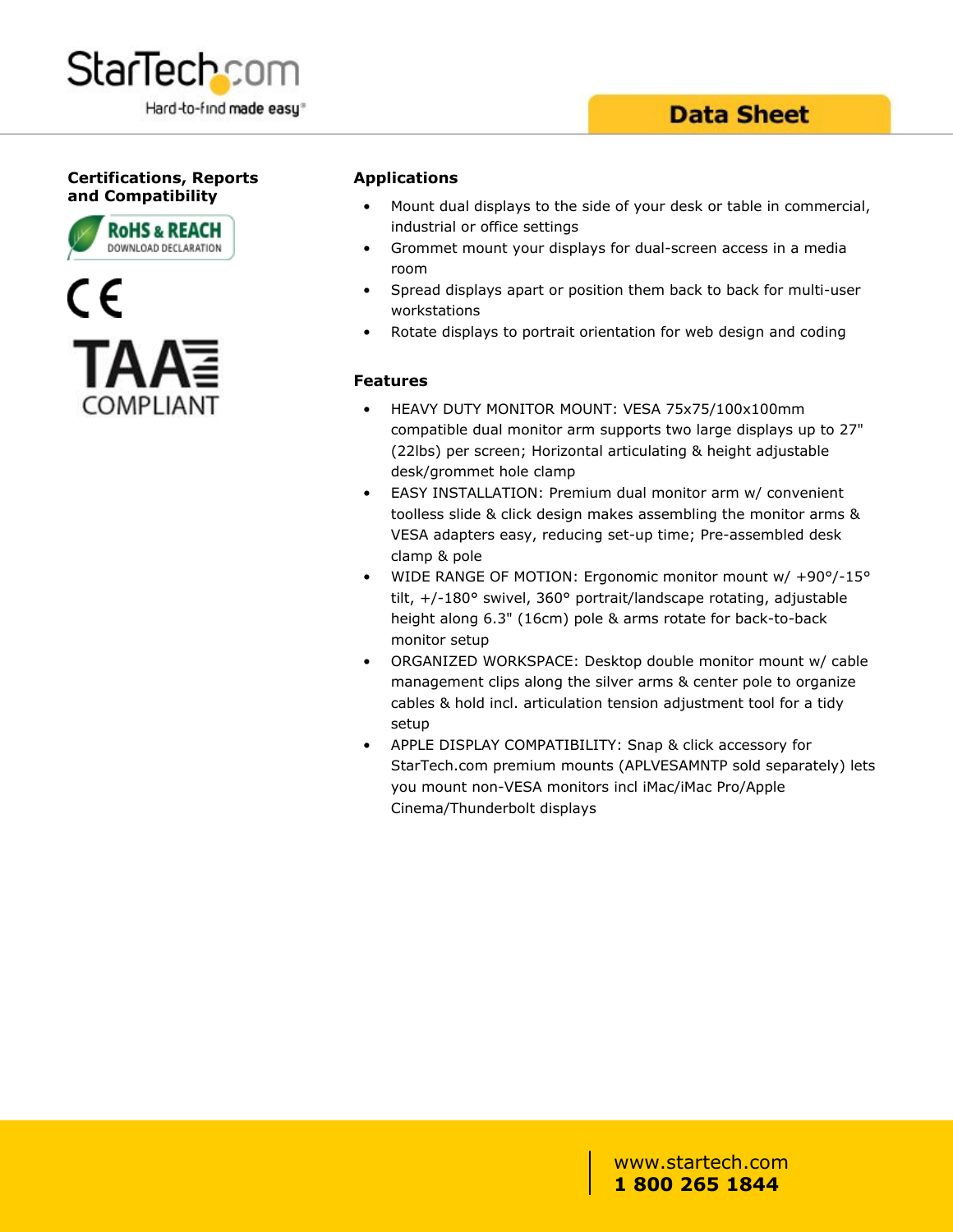# StarTech.com

Hard-to-find made easy<sup>®</sup>

# **Data Sheet**

|                                           | Warranty                      | 10 Years                                                                                                                                                                            |
|-------------------------------------------|-------------------------------|-------------------------------------------------------------------------------------------------------------------------------------------------------------------------------------|
| <b>Hardware</b>                           | # of Displays Supported       | $\overline{2}$                                                                                                                                                                      |
|                                           | Articulating                  | Yes                                                                                                                                                                                 |
|                                           | Cable Management              | Yes                                                                                                                                                                                 |
|                                           | Mounting Options              | Desk & Grommet Clamp                                                                                                                                                                |
|                                           | Mounting Surface Thickness    | Desk Clamp: Table Thickness 0.78 - 2.36 in. (20 - 60 mm)<br>Grommet Clamp: Table Thickness 0.78 - 2.36 in. (20 - 60<br>mm)<br>Grommet Mount Hole Size: 0.39 - 2.36 in. (10 - 60 mm) |
|                                           | VESA Hole Pattern(s)          | 75x75 mm                                                                                                                                                                            |
|                                           |                               | 100x100 mm                                                                                                                                                                          |
| Performance                               | Display Rotation              | 360°                                                                                                                                                                                |
|                                           | Display Swivel                | $+180^{\circ}$ / -180°                                                                                                                                                              |
|                                           | Display Tilt                  | $+90^{\circ}$ / -15°                                                                                                                                                                |
|                                           | Maximum Arm Extension         | 16.5 in [420 mm]                                                                                                                                                                    |
|                                           | Maximum Arm Span              | 37 in [940 mm]                                                                                                                                                                      |
|                                           | Maximum Display Size          | 27in                                                                                                                                                                                |
|                                           | Minimum Display Size          | $13"$                                                                                                                                                                               |
|                                           | Weight Capacity (Per Display) | 22.1 lb [10 kg]                                                                                                                                                                     |
| <b>Physical</b><br><b>Characteristics</b> | Color                         | Silver                                                                                                                                                                              |
|                                           | Material                      | Aluminum                                                                                                                                                                            |
|                                           | Product Height                | 20.5 in [520 mm]                                                                                                                                                                    |
|                                           | Product Length                | 8.7 in [220 mm]                                                                                                                                                                     |
|                                           | Product Width                 | 7.5 in [190 mm]                                                                                                                                                                     |
|                                           | Weight of Product             | 158.2 oz [4482 g]                                                                                                                                                                   |
| Packaging<br><b>Information</b>           | Package Height                | 18.3 in [465 mm]                                                                                                                                                                    |
|                                           | Package Length                | 12.6 in [320 mm]                                                                                                                                                                    |
|                                           | Package Width                 | 5.7 in [145 mm]                                                                                                                                                                     |
|                                           | Shipping (Package) Weight     | 194.1 oz [5500 g]                                                                                                                                                                   |
| <b>What's in the Box</b>                  | Included in Package           | 4 - Swivel Arms                                                                                                                                                                     |
|                                           |                               | 2 - VESA Monitor Mounts                                                                                                                                                             |
|                                           |                               | 1 - Shoulder                                                                                                                                                                        |